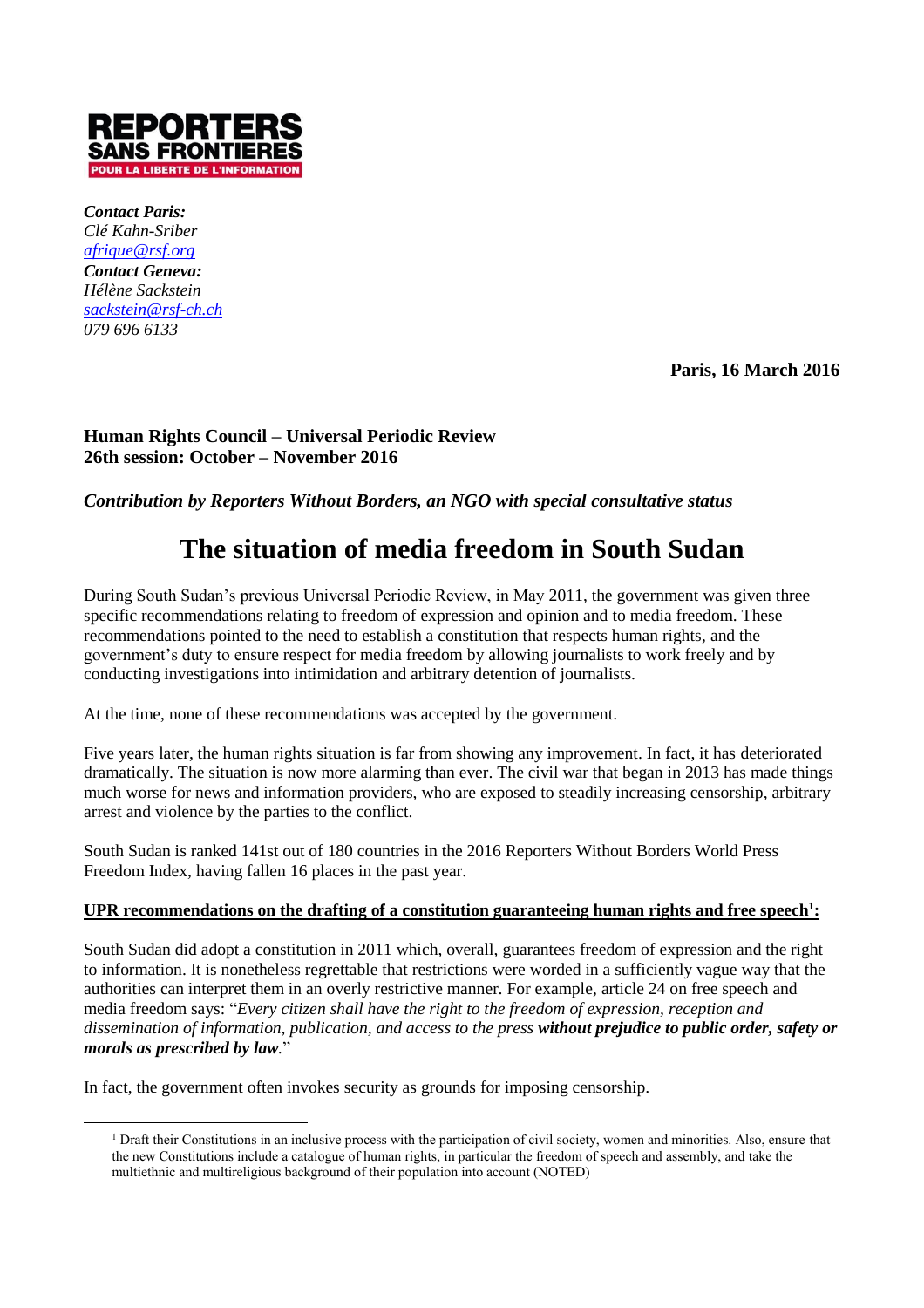- In 2014, for example, President Salva Kiir forbad journalists to cover his private life because that would "*violate the constitution*."

- Information minister Michael Makuei also banned journalists outright from interviewing members of the opposition on pain of being arrested or expelled for hostile propaganda."

### **UPR recommendations on the freedom of journalists to do their job and the government's duty to investigate cases of intimidation and arbitrary detention of journalists<sup>2</sup> :**

Far from guaranteeing the freedom of journalists to do investigative reporting, South Sudan's authorities are often themselves responsible for cases of harassment of journalists and media outlets.

## **Arbitrary arrest and detention of journalists**

Repression of journalists is characterized by the disproportionate nature of the sanctions imposed.

- On 11 May 2011, just one day after South Sudan's first UPR participation, the authorities arrested Mohammed Arkou of *Sudan Radio Service* for taking photos without government permission (although it was in a non-militarized area) and proceeded to hold him for three weeks.

- **Ngor Aguot Garang**, the editor of the English-language daily *Destiny*, and one of his reporters, **Dengdit Ayok**, were arrested in November 2011 after publishing an article criticizing President Kiir and were held in Juba's Jebel Marra prison. On his release two weeks later, Garang said he had been "*beaten and tortured*" while detained.

In recent months, *Reporters Without Borders* has noted an alarming increase in cases of arrest and torture of journalists by members of the National Security Service (NSS). Those who have talked about what they underwent have done so on condition of anonymity for fear of reprisals. One case, that of Joseph Afandi, has nonetheless become public. It testifies to the cruelty of their methods.

- **Joseph Afandi** was held incommunicado by the NSS for nearly two months, from 28 December 2015 to 19 February 2016, without being allowed access to a lawyer or contact with his family. He had written an article for the newspaper *Al-Tabeer* criticizing the ruling party and the government's passivity in the face of the civil war devastating the country. He was kidnapped by unidentified men two weeks after his release and was subsequently found in a Juba cemetery, where he had been left for dead. He had been badly beaten and burned with molten plastic, a form of torture previously ascribed to the NSS. There has so far been no investigation.

# **Impunity for violence against journalists**

 $\overline{a}$ 

South Sudan is a country where violence against journalists, sometimes deadly violence, is not the subject of

 $2$  Respect the rights to freedom of expression, association and assembly by allowing human rights defenders, political dissidents and journalists to express their views freely in line with international human rights law (NOTED)

Take concrete steps to ensure freedom of the media and investigate any intimidation and arbitrary detention of journalists and human rights defenders with a view to bringing such practices to an end (NOTED)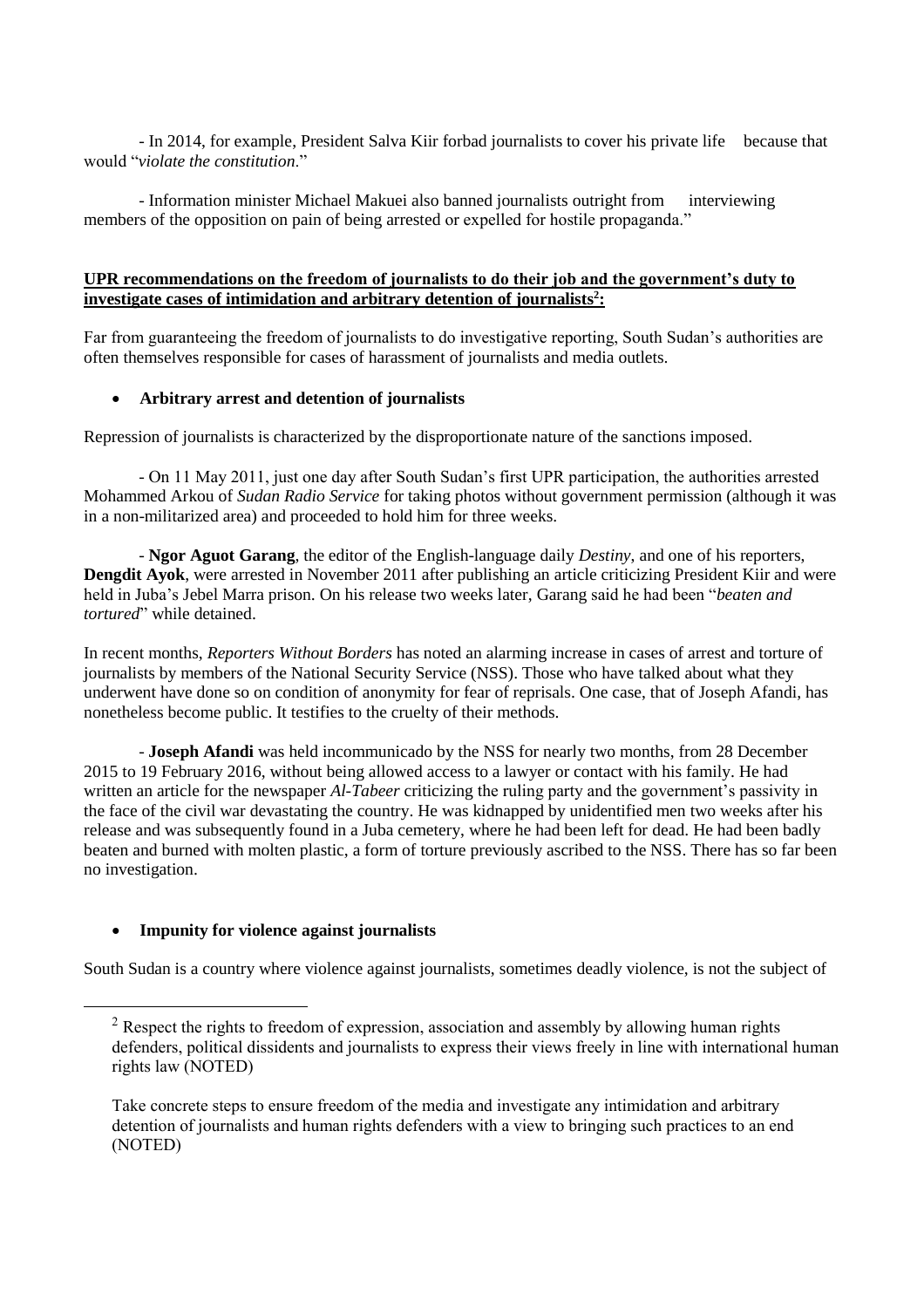any judicial proceedings.

- **Diing Chan Awuol**, who wrote frequent columns for the *Sudan Tribune* and *Gurtong* websites and the newspaper *Destiny* under the pen-name of Isaias Abraham, was gunned down outside his home in Juba in the early hours of 5 December 2012. His columns called for peace between the two Sudans and were often critical of the government. No investigations were opened.

Impunity for murders of journalists is encouraged by the statements of President Kiir, who in an address in August 2015 threatened to kill journalists who work against their country.

- Three days after this address, **Peter Moi**, a reporter for the *New Nation* and *The Cooperate Newspaper*, was gunned down in Juba. No investigations were opened.

- Six journalists were murdered in South Sudan in 2015 alone. Five of them were killed in an ambush while covering army operations in January 2015.

#### **Censorship of media outlets**

#### **Seizure of newspaper issues**

The South Sudanese authorities often seize the entire issue of a newspaper as a way to prevent the publication of information and to inflict financial harm by depriving the newspaper of the income from retail sales.

- Not content with banning the English-language version of the daily *Almasier* in 2011, the authorities seized all the copies of the Arabic-language version on 7 December 2013, when it reported statements critical of President Kiir. The newspaper's editor and general manager were summoned for questioning by the NSS.

The authorities persecute newspapers and repeatedly order seizures, which are carried out in a violent manner.

- The cases include raids on *The Citizen*, an independent newspaper, copies of which were seized on several occasions in December 2013 and July 2014. In 2014, issues of the *Juba Monitor* newspaper were seized three times in less than four months.

#### **Forced closure and elimination of media outlets**

As well as persecuting independent and opposition media outlets, the NSS also targets community radio stations, often religious ones.

- *Radio Bakhita*, a radio station run by the Juba archdiocese, and *Voice of Hope*, a radio station operated under the aegis of the diocese of Wau, were both threatened with closure in 2014. After being closed temporarily, *Radio Bakhita* was allowed to resume broadcasting on condition that it refrained from talking about politics.

In a form of self-censorship, many media outlets have opted to close of their own accord before the authorities closed them down.

- The newspaper *Al-Tabeer* is an example. After *Al-Tabeer* reported Joseph Afandi's arrest in December 2015, **Wazir Michael** announced his resignation as its editor, in order to appease the NSS, and no further attempt was made to publish the newspaper. Created by Michael to replace his previous paper *Al Rai*, closed by the authorities earlier in 2015, *Al-Tabeer* lasted only a month.

- **Niah Boh**l, the editor of the influential *Citizen Newspaper*, decided to stop publishing in the summer of 2015 rather than submit to continued government harassment.